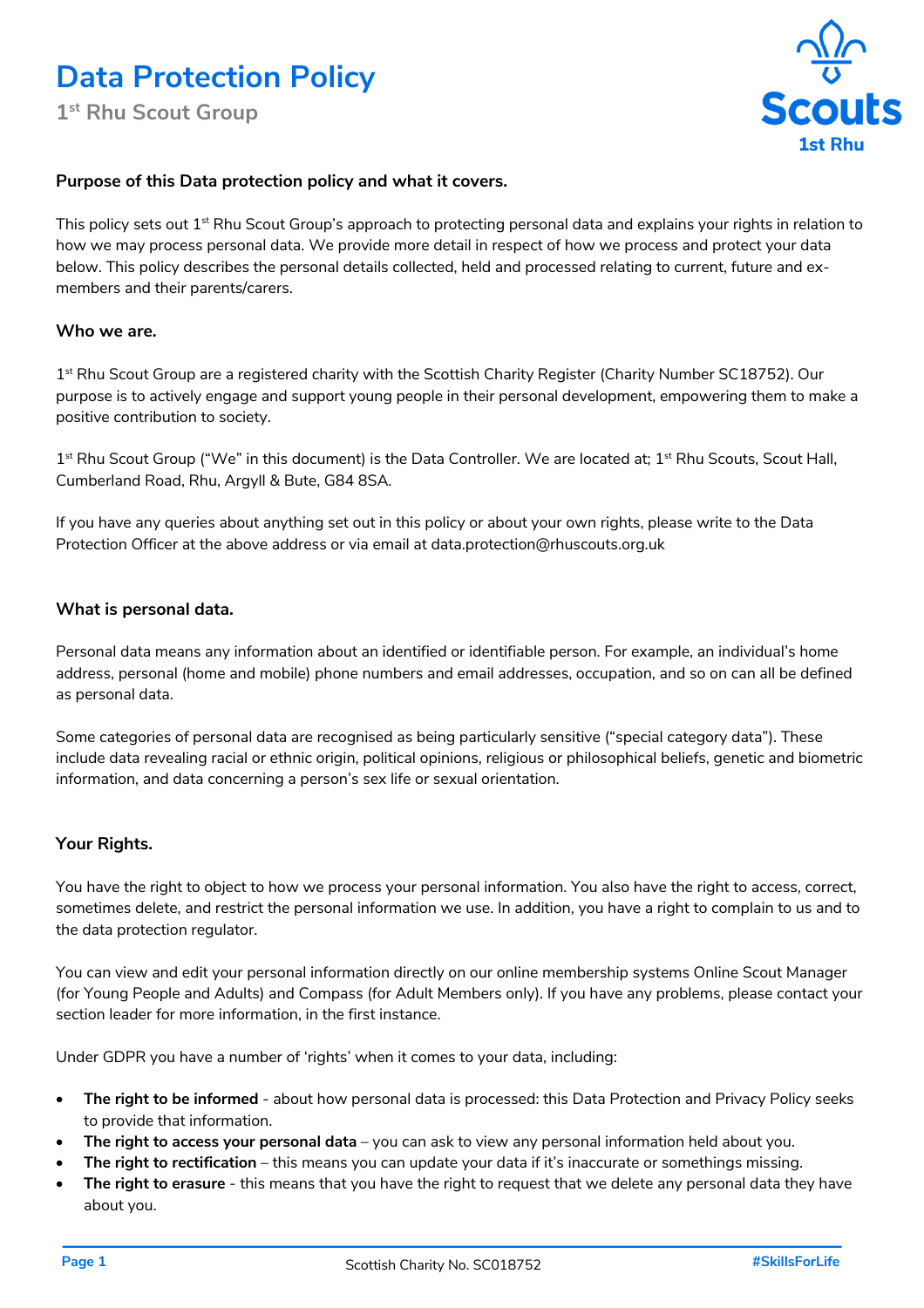- **The right to restrict processing** if you think there's something wrong with the data being held about you, or you aren't sure a company is complying to rules, you can restrict any further use of your data until the problem is resolved.
- **The right to data portability** this means that if you ask, we will share your data with you in a way that can be read digitally – such as a pdf. This makes it easier to share information with other Scout groups, companies, etc.
- **The right to object** you can object to the ways your data is being used. This should make it easier to avoid unwanted marketing communications and spam from third parties.
- **Rights in relation to automated decision making and profiling** this protects you in cases where decision are being made about you based entirely on automated processes rather than a human input.

Whether or not you exercise your new rights is up to you – the main thing to remember is that they're there if you need them.

## **How we gather personal information.**

The majority of the personal information we hold on you, is provided to us directly by yourself or by parents / legal guardian in either paper form or via our online membership systems, website contact forms eg. General contacts, hall booking, events booking, etc and in the case of an adult member, data may also be provided by third party reference agencies, such as Disclosure Scotland.

Where a member is under the age of 13, this information will only be obtained from a parent / quardian and cannot be provided by the young person, however we will accept and potentially record any personal information, such as about any ongoing medical treatment from any member no matter their age.

#### **How we use your personal information**.

We collect your personal and medical information for the protection and identification of that person whilst in the care of the Scout Group.

The collection of a person's religion data is necessary to respect their beliefs with regards to activities, food, and holidays.

We process the data to have the ability to contact the member, parents, and guardians, to inform them of meetings and events that the group itself may be running or attending.

## **Our legal basis for using your personal information.**

We only use your personal information where that is permitted by the laws that protect your privacy rights. We only use personal information where:

a) We need to use the information to comply with our legal obligations.

b) We need to use the information legitimately to contact with you, regarding meetings, events, collection of membership fee's etc, i.e. for the day to day running of the group.

c) it is fair to use the personal information in your interests, where there is no disadvantage to you – this can include where it is in our interests to contact you about products or services within scouting.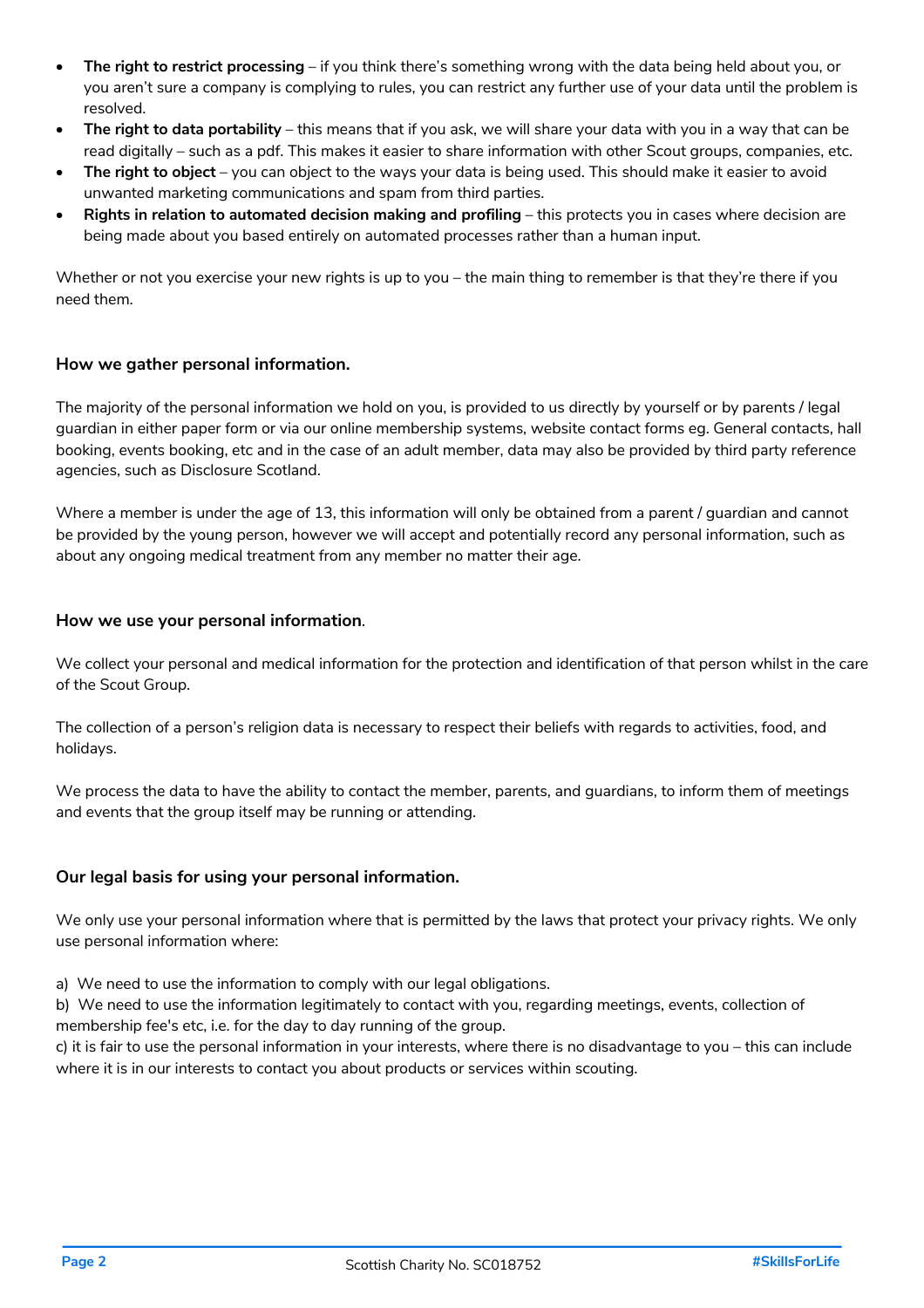## **Further Processing.**

If we wish to use your personal data for a new purpose, not covered by this Data Protection Notice, then we will provide you with a new notice explaining this new use prior to commencing the processing and setting out the relevant purposes and processing conditions.

# **Sharing and transferring personal information.**

We will only normally share personal information within our scout group leaders and executive members.

We will however share your personal information with others outside 1st Rhu Scout Group where we need to meet or enforce a legal obligation, this may include organisers of events and camps the member is attending, such as Dunbartonshire District Scouts, West Region Scouts, Scouts Scotland etc so they may fulfil any legal obligations although generally such an event will have its own data collection form which will be securely held and disposed of after the event.

We may also share a member's personal detail with The Scout Association and its insurance subsidiary "Unity", local authority services and law enforcement, along with any other insurance company 1st Rhu Scout Group has contracted to provide services, we will only share your personal information to the extent needed for those purposes.

If you move from 1st Rhu scout Group to another Scout group or Explorer group, we will transfer your personal information to them.

We will never sell your personal information to any third party for the purposes of marketing.

Sometimes we may nominate a member for national award, (such as a Scouting or Duke of Edinburgh award) such nominations would require we provide contact details to that organisation.

## **Third Party Processors.**

1st Rhu Scout Group employs the services of the following third-party data processors: -

The Scout Association via its membership system "Compass" which is used to record the personal information of leaders, adults and parents who have undergone a Disclosure Scotland PVG check.

Unity Insurance (The Scout Association Insurance company)

Online Youth Manager Ltd (Online Scout Manager) which is used to record the personal information, badge records, event, and attendance records etc, we have a data processing agreement in place with online youth manager, more information is available at https://www.onlinescoutmanager.co.uk/security.php

Microsoft 365 is used for emails from rhuscouts.org.uk accounts and used as a secure store on the cloud-based system. More information about Microsoft's Privacy is available at https://privacy.microsoft.com/engb/privacystatement

Online Scout Manager Reporting is used in conjunction with OSM to allow leaders to create editable and printable reports from information in OSM about badges, attendance, records, etc. (OSMR does not store or hold data from Online Scout Manager)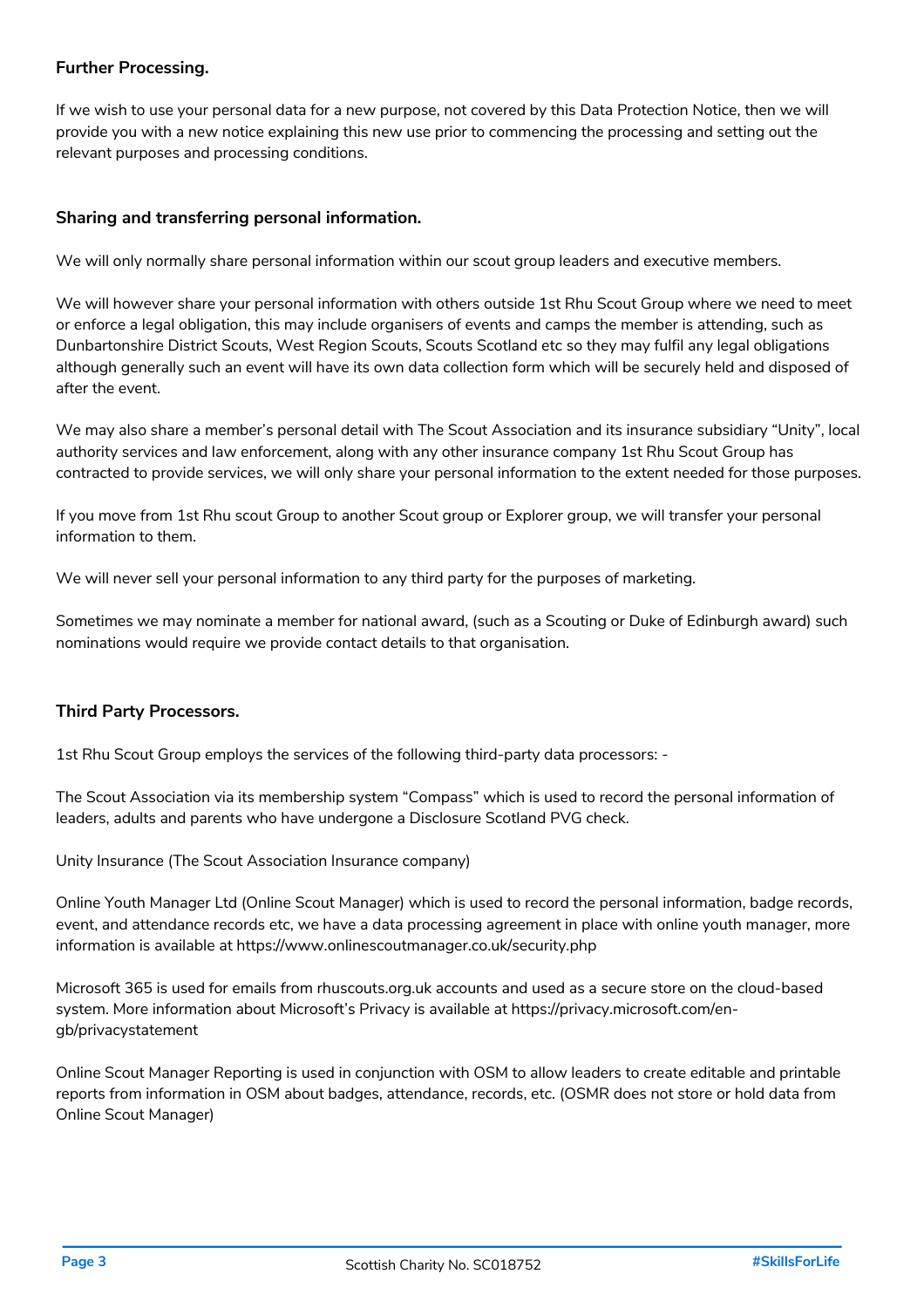## **How long we keep your personal information for.**

We may keep information for different periods of time for different purposes as required by law or best practice. We make sure we store this in line with our Data Retention Policy.

As far as membership information is concerned, to make sure of continuity (for example if you leave and then re-join) and to carry out our legal responsibilities relating to safeguarding young people, we keep your membership information throughout your membership and after it ends, and we make sure we store it securely.

# **Automated decision making.**

1st Rhu Scout Group does not have any automated decision-making systems.

# **Transfers outside the United Kingdom.**

1st Rhu Scout Group will not transfer your personal information outside of the UK, with the exception where an Event is taking place outside of the UK and it is necessary to provide personal information to comply with our legal obligations, although generally such an event will have its own data collection form which will be securely held and disposed of after the event.

# **Data Storage.**

 $1<sup>st</sup>$  Rhu Scout Group is committed to the protection of your personal information. Access to the data is restricted and controlled by the use of usernames and passwords.

**Compass**: - is the online membership system of The Scout Association, this system is used for the collection and storage of adult personal data.

**Online Scout Manager**: - is an online membership system run by Online Youth Manager Ltd, this is a secure membership database where we store the personal information of adult volunteers and youth members for the day to day running of the group.

**Microsoft 365**: - is a secure cloud-based storage system and is used as our internal and external communications platform, for example leaders will have access to a range of Microsoft products and access to a rhuscouts.org.uk email address. Details of individuals may be shared between adult volunteers using this platform. We may also ask you to provide us information directly using specific forms/documents held within this platform.

**CCTV**:– our building is monitored using a CCTV system. Information on this system is stored for the purpose of building security and member safety and is automatically overwritten on a rolling basis. In the event of a security issue images of you may be passed to the local authorities to support legal proceedings.

**Our website**: – is our portal to the world and is also our online merchandise store. We will collect information on this site to enable us to process online orders. We will also collect anonymised cookie data to aid in the development of our website. We will receive information such as joining requests which will them be transferred to our membership database.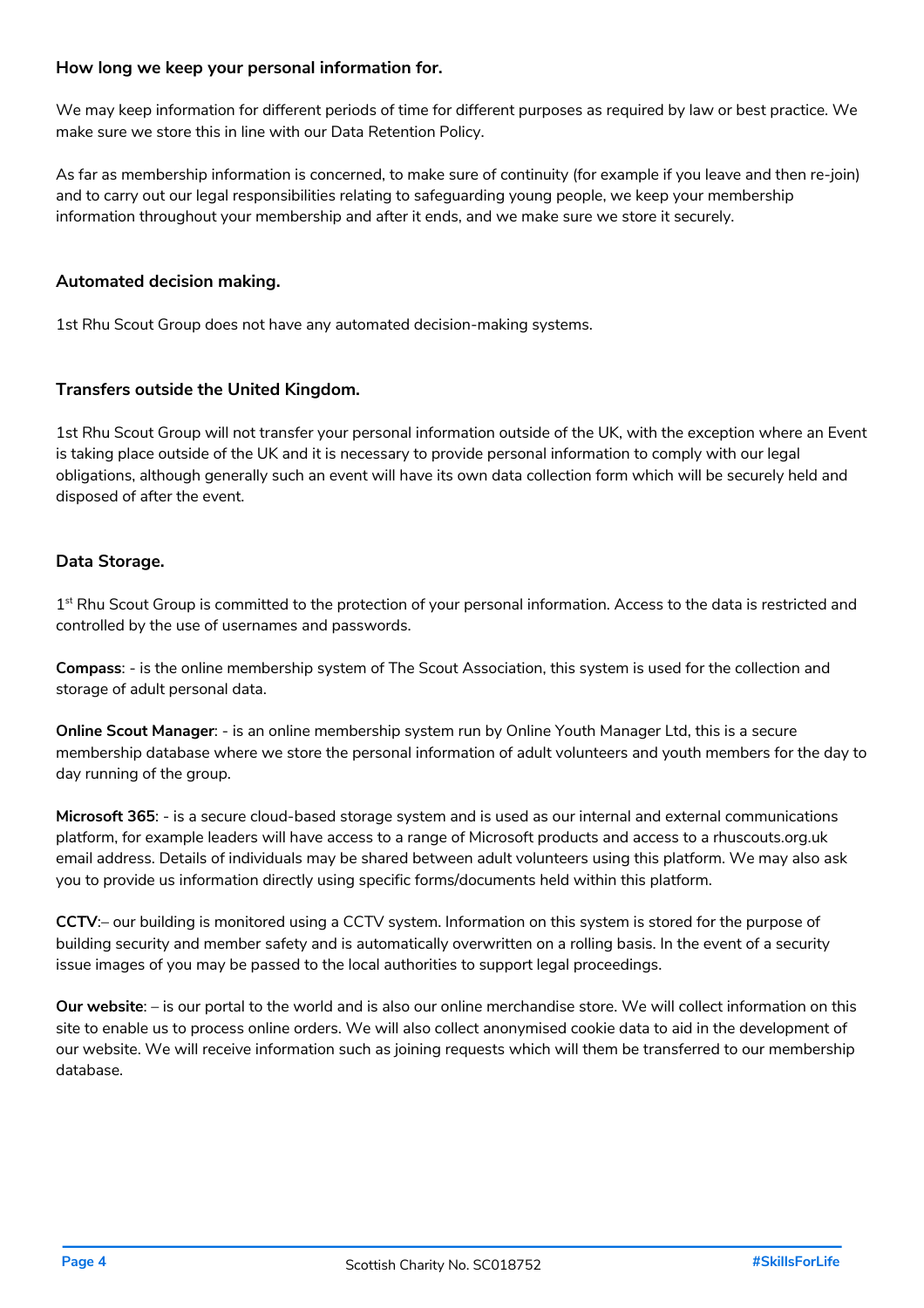# **Printed Records & Event Data.**

Paper may still be used within 1st Rhu Scout Group to capture and retain some data for example the following: -

- New joiners form.
- New joiners waiting lists.
- Health and contact records update forms.
- Gift Aid Collection forms.
- Events consent from parents.
- Events coordination with event organisers.
- Award notifications/nominations

In the case of Joining forms, health and contact update forms, this information is securely held by the leader or waiting list manager and if applicable be transferred to our secure digital systems as soon as possible before the paper form is destroyed.

### **Gift Aid.**

Declarations will be scanned and uploaded to Microsoft 365 to aid in the collection of Gift Aid for termly membership fees. We have a legal obligation to retain this information for 7 years after the last claim.

### **Events.**

As a member of 1st Rhu Scout Group it is hoped you will take up the opportunity to attend events and camps. On such events in order to fulfil our legal obligations we will be required to potentially have a less secure means to access personal information, such as printouts of personal contacts and medical information, (including specific event contact forms), rather than relying on secure digital systems, as often the events are held where internet and digital access will not be available. We will minimise the use of paper to only what is required for the event/camp.

We will ensure:

- Transfer of paper is secure, such as physical hand to hand transfer or post.
- Paper forms are securely destroyed after use.
- Secure destruction will be through a shredding machine or securely burned.
- Always keeping the paper records secure.
- If transferred to somebody, we will check that they return them when the event is complete.
- Files will be locked away if at all possible.

### **Awards.**

Sometimes we may nominate a member for national award, (such as Queens Scout or Duke of Edinburgh award). Such nominations would require we provide contact details to the awarding organisation, this is most often done on paper via registered post. Additionally, where an award is being recommended, we may not notify the recipient in advance in accordance with The Scouts Rules.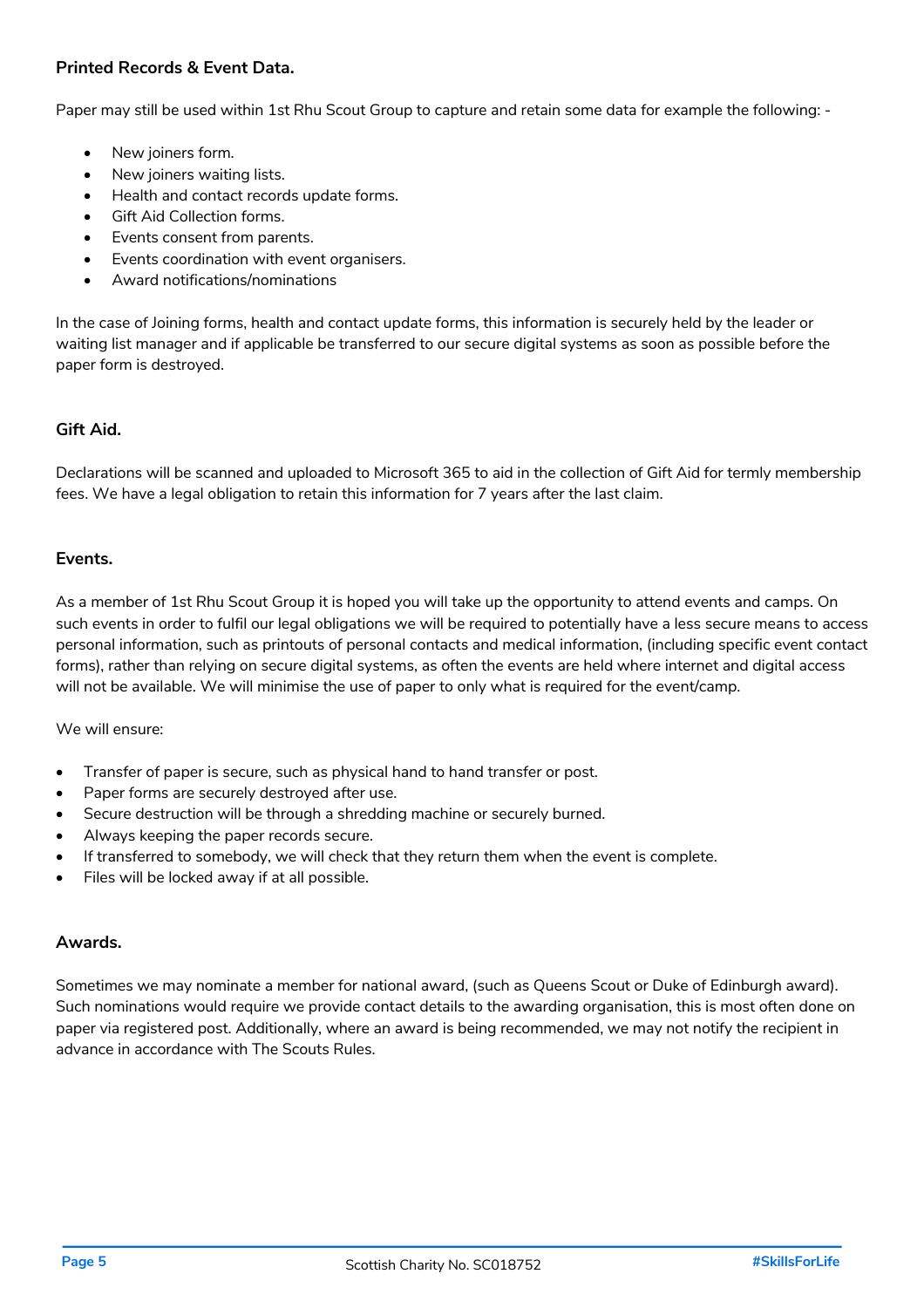# **Photography.**

The position  $1^{st}$  Rhu Scout Group is currently on for photography is as follows:  $-$ 

Photographs/images (which can be classed as personal information) of adults or young people may be taken during activities and be used within a Scouting context and in particular publicity material for example scouting publications and the media. Images may be published to official Scout websites and scouting affiliated social media but will never identify individuals in line with The Scout Association guidelines.

We cannot ask for explicit consent "Yes/No", as consent presumes that it can be revoked, as is your right to do so under the GDPR regulations.

If we publish a photograph or image in any public forum, we no longer have control over that photograph, as it can be downloaded, screenshot, re-photographed and shared by others, stored in systems not related or controlled by the 1st Rhu Scout Group.

Under GDPR consent is invalid if people cannot easily withdraw consent, which would be the case with publishing to any publicly accessible system, therefore if you do not wish your son/daughter to appear in these then please confirm, in writing, to the Group Scout Leader, and we will not publish any photographs of you or your child on a public forum such as social media from that point forward, we will be unable to confirm full removal of images and photographs from the historical record online or otherwise stored.

Please note that we cannot control or stop images being taken by other individuals, parents or organisations not connected with the 1<sup>st</sup> Rhu Scout Group.

The 1st Rhu Scout Group may store an image of you or your child on the Online Scout Manager (OSM) membership database for the purposes of identification, alongside and linked to the personal information, access to this image is limited to the leaders and authorised users of OSM as is the rest of the personal information.

## **Data Sharing Agreement between The Scout Association & Online Scout Manager.**

OSM (Our Membership Database) has entered into a collaborative partnership agreement with The Scout Association (TSA) a charity whose aims are to engage and support young people in their personal development and empowering them to make a positive contribution.

The 1st purpose of the Data Sharing Agreement is to allow The Scout Association to gain important real time insights into Scouting nationally that can be used to improve the support provided for local groups and increase external funding of Scouting. This will not involve any personally identifiable data.

The 2nd purpose of the Data Sharing Agreement is to allow the protection of children more effectively by helping our Safeguarding team access critical contact information faster in exceptional circumstances, in a controlled and transparent manner. This data is only accessible by the safeguarding team, used to protect children. Their access will be logged within OSM's audit trail for Scout Group Admins to see.

The safeguarding team may access specific personal details (name/DOB/contact details) of members and their parents/guardians in OSM as a last resort if the information cannot be obtained through the usual channels or in the event of an emergency.

View the TSA (The Scout Association) Data Protection Policy here: The Scouts Data Protection Policy.